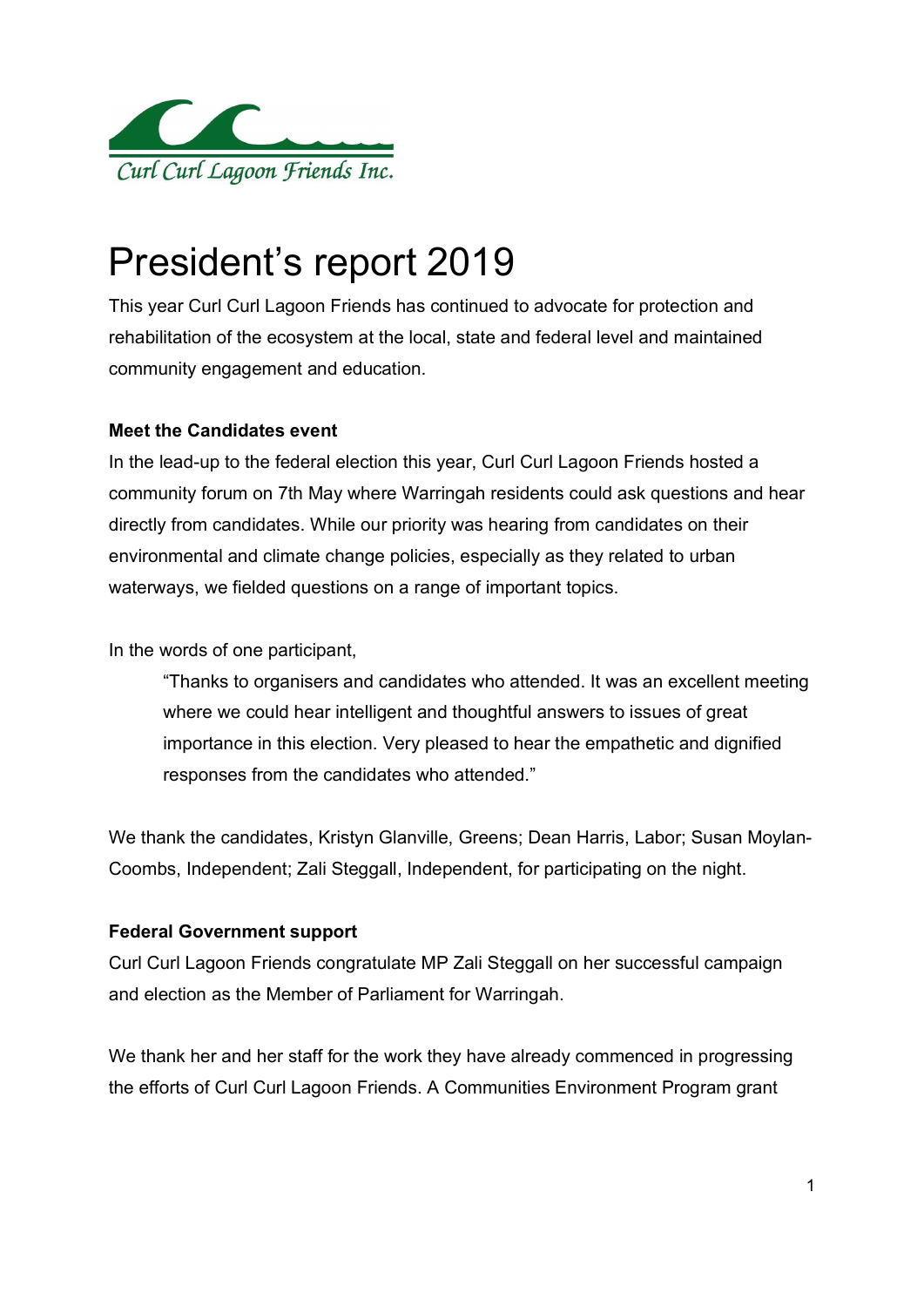application to the Department of Industry for a floating wetlands pilot program has been supported by Zali Steggall and we look forward to the outcome.

#### State Government support

Work commenced in early 2019 on the Restoring Pride - Environmental Rehabilitation Project on the north bank of the lagoon basin.

The previously heavily weed-infested stretch of riparian vegetation has been progressively removed and planting of native species has commenced. Coral trees, phoenix palms, lantana and canopy vines have been removed in stages. Further weeding, planting and maintenance will continue over the next two and a half years, involving local school children and community members.

Work is funded by a \$100,000 Coastal and Estuary Grant from the NSW State Government and managed by Northern Beaches Council.

Complete rehabilitation of the waterway is several decades away and we believe enhancing and preserving the ecosystem during this time will ensure that the lagoon retains its value to the community.

We thank Northern Beaches Council Staff, Mayor Michael Regan and Manly MP James Griffin for their expertise and advocacy in securing the funds to restore pride in our place.

## Local Government support

Curl Curl Lagoon Friends Executive Committee was invited to participate in a Northern Beaches Council community meeting to be briefed on, and contribute to the Local Strategic Planning Statement: Towards 2040. We are pleased to note that the environment figures as a top priority for the strategic plan.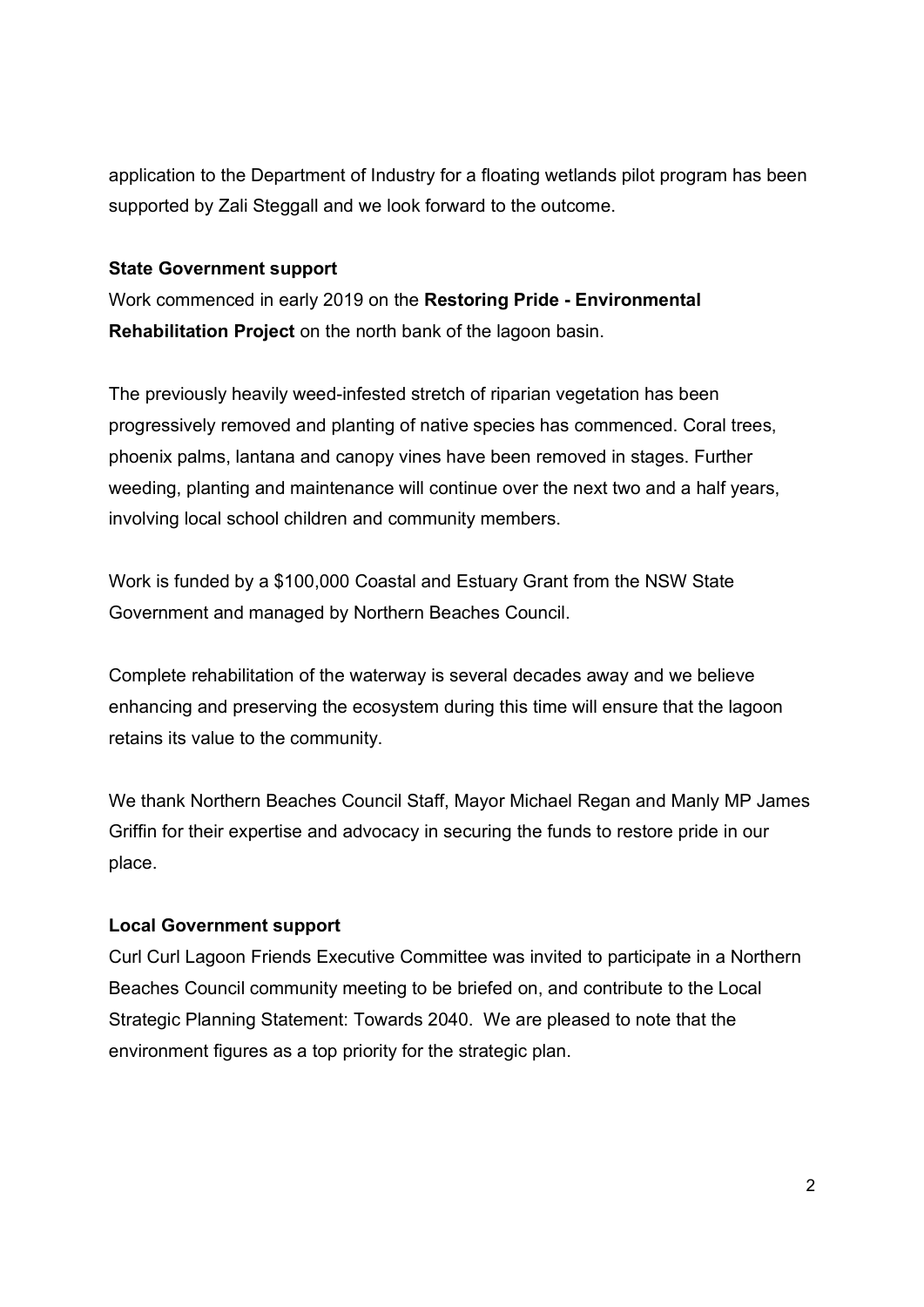Community feedback indicates "very strong support for bold, aspirational and strong environmental priorities. Our community wants to be a leader in sustainability. The community sees the environment as the most important feature of the Northern Beaches. The scenic qualities of this area are highly valued. Coastal and bushland biodiversity values are highly prized assets."

"Towards 2040 includes priorities for the protection and enhancement of our environment, including coast and waterways, bushland and biodiversity, scenic and cultural landscapes…"

Curl Curl Lagoon Friends looks forward to working constructively with council on implementing measures to advance this agenda.

## Vale Lorna Plate

This time last year, we recognised the commitment and long-term contribution Mrs Lorna Plate made to Curl Curl Lagoon Friends with a Life Membership to the organisation. It was with great sadness that we informed members and friends Lorna died peacefully aged 95 with family members at her side on March 3 2019.

Lorna was a member of Curl Curl Lagoon Friends Executive Committee for over 25 years and was involved in all aspects of the Association's work. She was a Clean Up stalwart and was honoured with an award presented by the late Ian Kiernan for her longtime participation on Clean Up Australia Day.

She has inspired many of us to continue her significant work and leaves a beautiful legacy in John Fisher Park. We intend recognise her contribution by mounting a plaque on the new notice board and to use donations made in her name to install a park bench in Stirgess Reserve.

#### Curl Curl Lagoon Noticeboards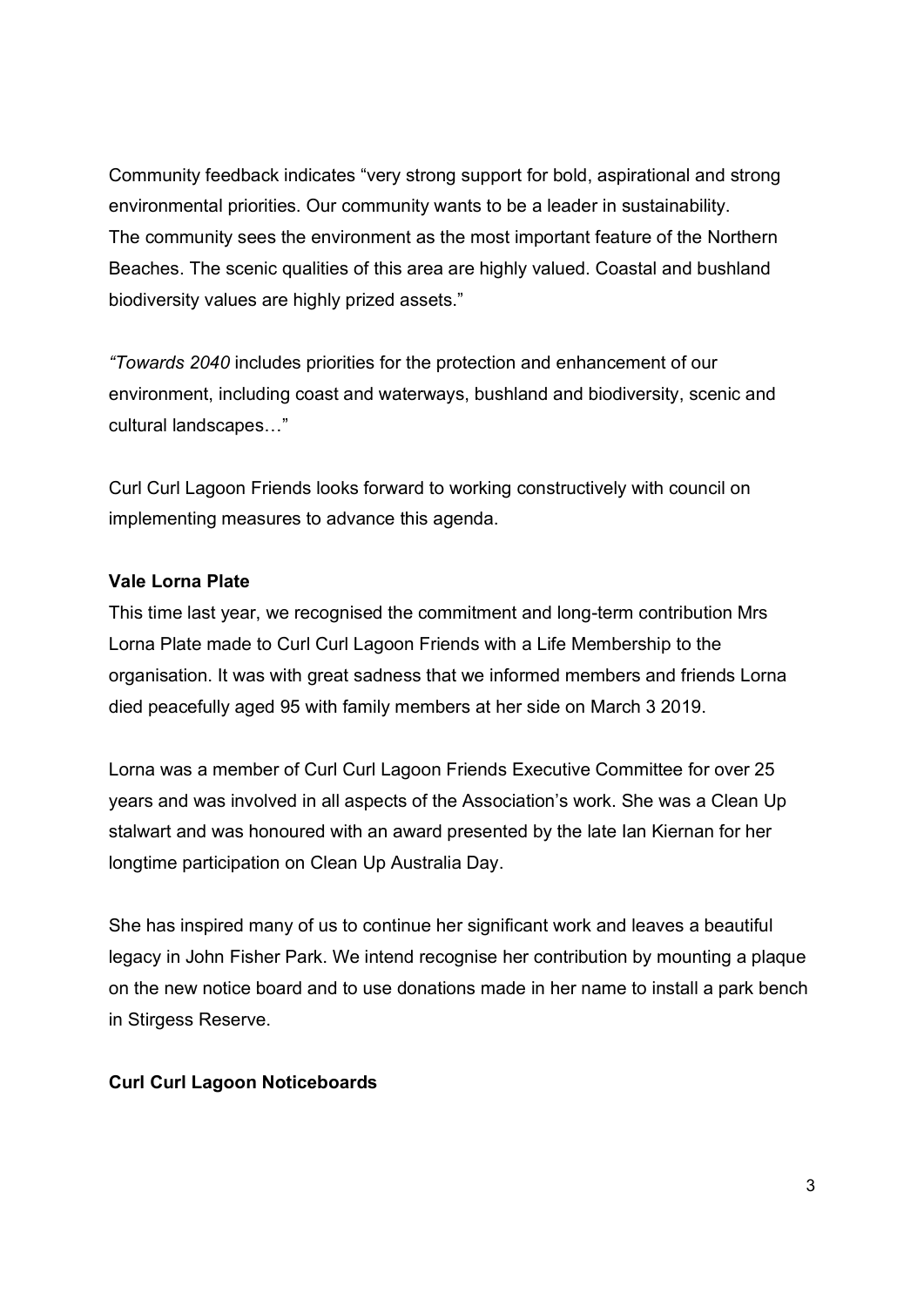We thank Northern Beaches Council for recently installing two noticeboards near the lagoon - one at the Park St Bridge and one at the Griffin Rd Bridge. Collaboratively, we intend to use the boards to educate locals and visitors about water quality, bird life, lagoon health, events and initiatives. We hope this will inspire interest and a sense of connection with the nature of this place.

#### Stirgess Reserve

Curl Curl Lagoon Friends Executive Committee has proposed concept and design for a passive recreation area enhanced with native planting and seating provision in Stirgess Reserve.

Northern Beaches Council has reverted with minor design changes and tree species specifications and indicated work will get underway shortly. We're thrilled with the prospect of a local, peaceful place for reflection, meeting and education in John Fisher Park.

It is our hope to have the installation of the passive recreation space progressed to coincide with Curl Curl Lagoon Friends' 40th Anniversary in 2020.

## Bird Count Survey

We're into our third year counting birds as part of a community-council citizen science project looking into the biodiversity present in and around Curl Curl Lagoon.

On the last Friday of the month, experts, enthusiasts and complete novices meet at the wooden bridge at 7:30am to spend 20 mins spotting and documenting the birds from each vantage point.

Thank you to Curl Curl Lagoon Friends members Alicia Parmiter, Russell Beardmore, Jan Beardmore, Pam Rawling, Vik McDonnell, Tony Garman and Susan Bruce for your regular participation.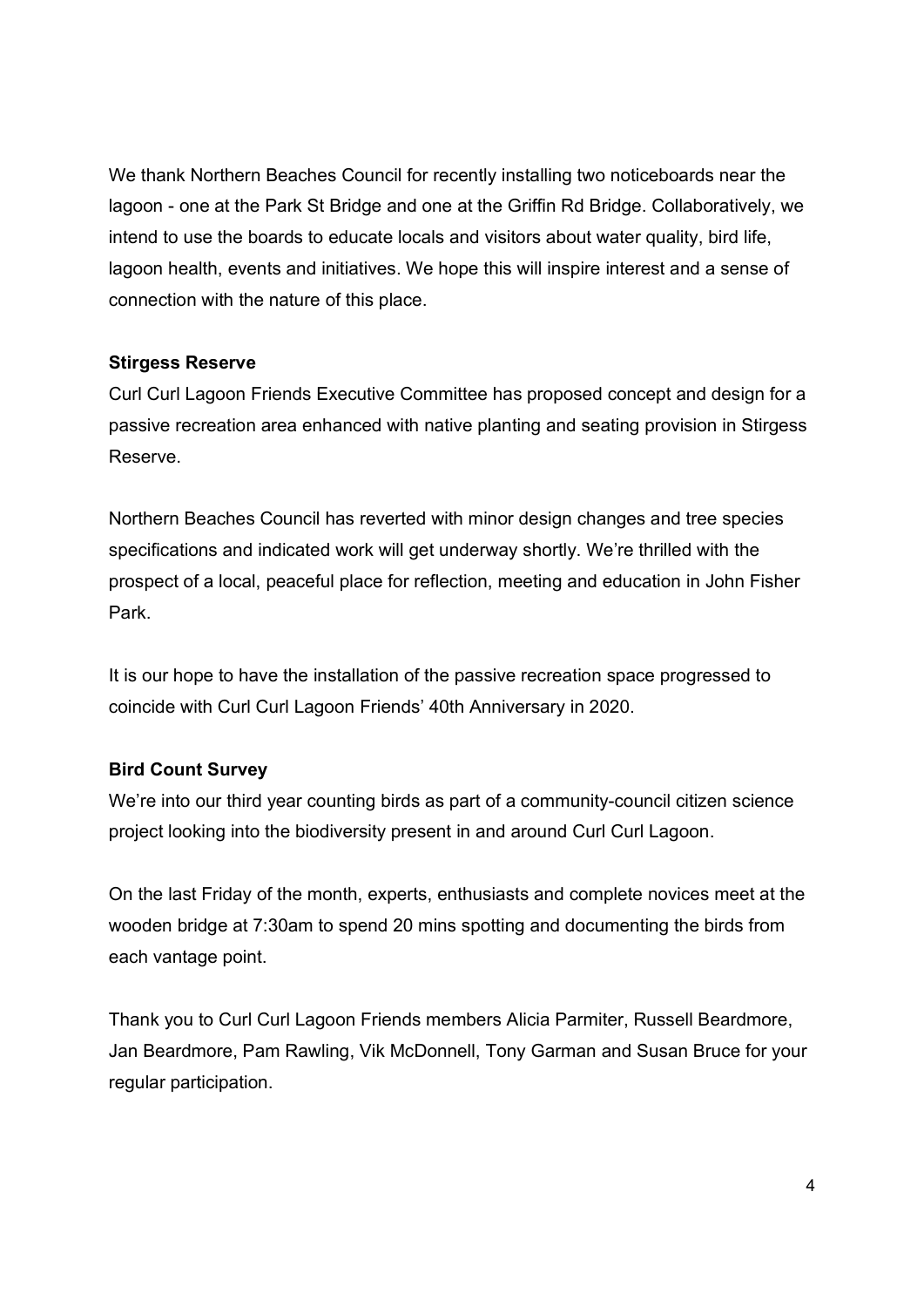## Newton Water Monitoring Pilot

The Newton Water Monitoring Pilot concluded this year after a successful trial period of three months. Evaluation activity showed that its detection of salinity, acidity, temperature and conductivity of the water was accurate and its data-gathering and display system was effective and user-friendly.

It represented not only a new way of measuring key indicators of the lagoon's health, but it was also an educational resource, bringing real-world environmental science into the classroom and advising locals of current conditions.

"Newton" was a collaboration between SAP Australia, Northern Beaches Council and Curl Curl Lagoon Friends who are now looking for ways to improve on and extend the monitoring capability.

Thank you again to Chris Schroefl, Jason Ruszczyk and Curl Curl North Public School Kindergarten and Year 6 students for bringing the project to life.

## Clean Ups - Clean Up Australia Day & Northern Beaches Clean Up Crew

Local residents of all ages donned boots and gloves again in March to remove litter from John Fisher Park and banks of the lagoon at this year's Clean Up Australia Day. We found the usual haul of couches, drink bottles, balls and plastic paraphernalia and were pleased to be preventing it from breaking down into the kind of microplastic that so tragically endangers the lives of marine animals.

Northern Beaches Clean Up Crew selected Curl Curl Lagoon as a site for attention in May and counted in excess of 10,000 items removed.

Established this year by local, Justin O'Hare, Curly Community Clean-Up Crew and c2source are running clean up events once a month on Saturday afternoon, meeting at the Sue & Ralph Ranger scout hall. We thank Justin for raising awareness about issues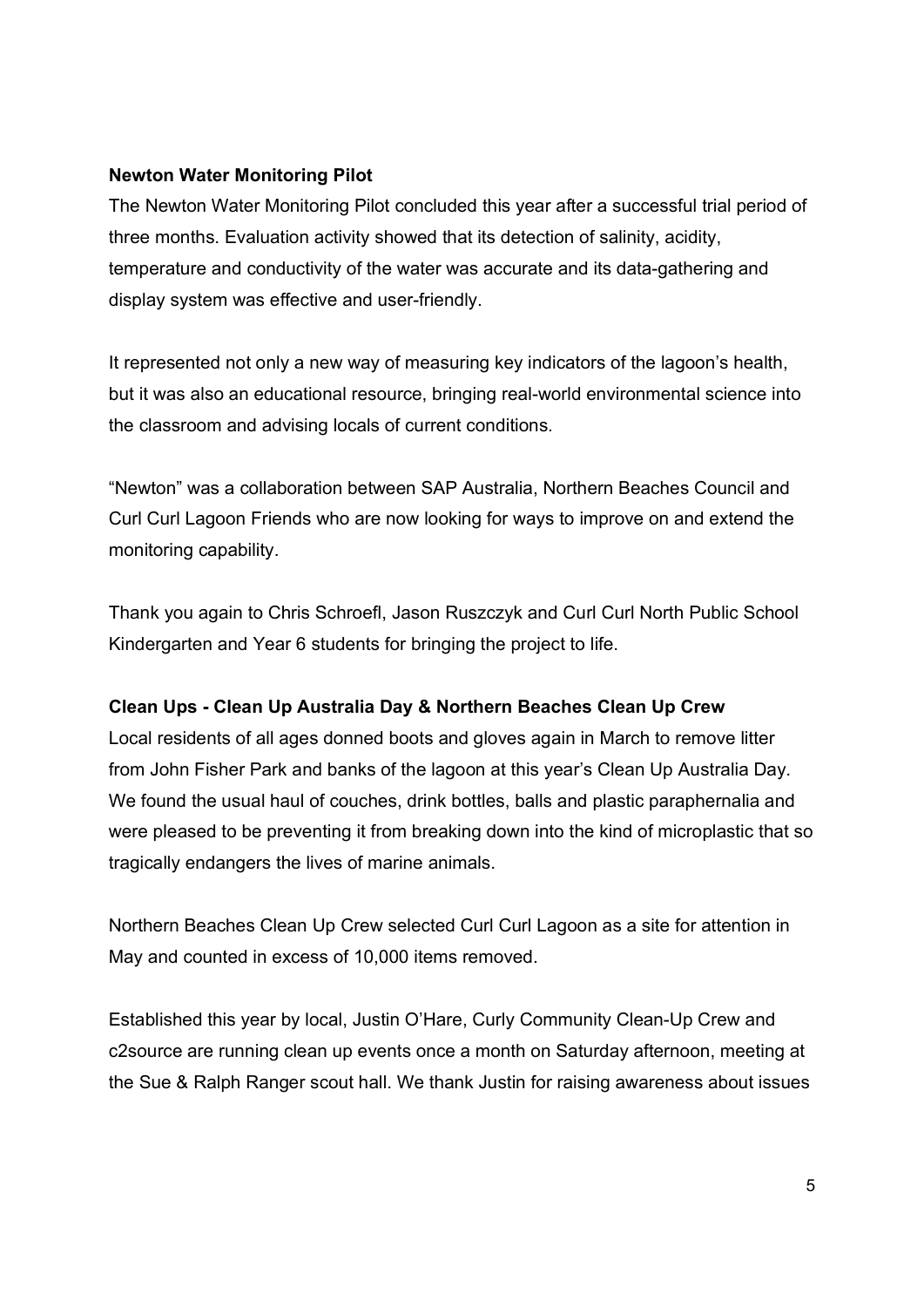impacting Greendale Creek, from its source at the old brickworks down to its outflow into the lagoon.

## Bush Care

We're pleased to have Adam Burrowes from Northern Beaches Council here tonight, who's been kind enough to provide an update this year's activity.

Council and contractors have maintained and fenced the 2018 National Tree Day site at Curl Curl Dunes, controlling weeds such as Bidens, Asthma weed, fleabane and Ehrharta grass. Council staff planted 1000 plants in the south east corner of the dune bay on 23 May 2019.

Landcare celebrated their 30th Year with a community planting day on 6 September 2019 with guests Zali Steggall OAM MP, Sophie Taylor-Price, 30-Year Landcare Ambassador and Mayor Michael Regan. 700 plants were planted at this event. Weeds in the fenced area adjoining the car park entry will be controlled over 2019 and into early 2020, with possible planting mid 2020.

Looking forward into 2020, a vegetation bay adjoining Griffin Road will be fenced off and 50% of weeds controlled for potential planting in 2021.

Ongoing bush regeneration/weed control to continue and expand to the dune bay to the north after 2020.

We're often asked how people can get involved with Curl Curl Lagoon Friends to improve the environment. Bush Care at Alan Newton Reserve is a wonderful way to learn about bush regeneration, meet locals and give back.

Join the custodians of Alan Newton Reserve on 1st and 3rd Saturdays at 9am.

## Issues impacting John Fisher Park and Greendale Creek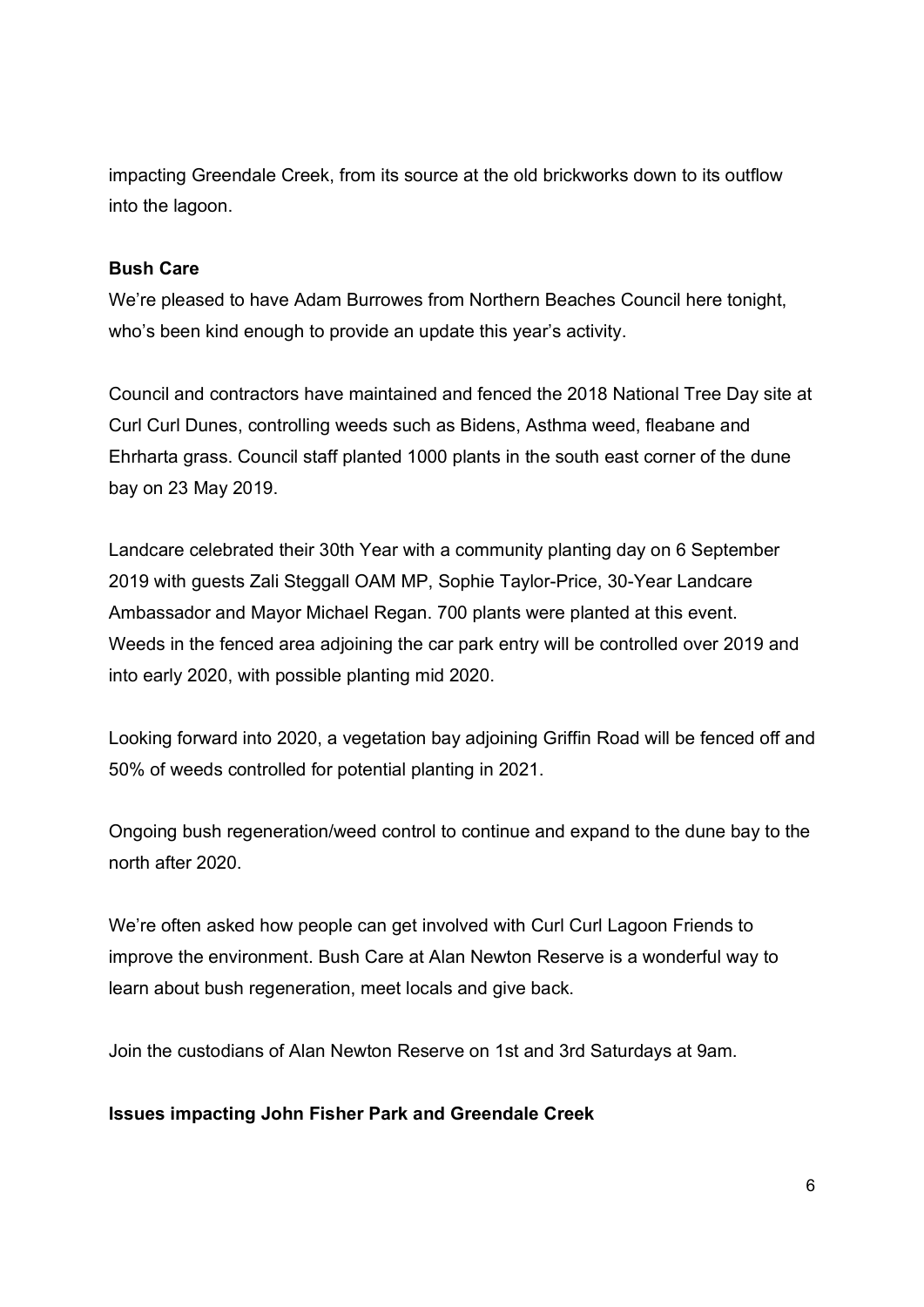In December, sewage from the Mitchell Road overflow tank found its way into Greendale Creek and Sydney Water pumped out the whole Gross Pollutant Trap at Harbord Road. We understand that repeat events are possible in the future.

The Bombers AFL club applied for development approval to install a large electronic scoreboard in Weldon Oval. Curl Curl Lagoon Friends' initial objections to size and location of the scoreboard led to a better outcome.

We are aware that Manly Warringah Netball Association sought grant funding to install 22 shelter sheds around the netball courts and understand that this was ultimately unsuccessful.

We are also on notice that proposals for 5G telecommunications towers within John Fisher Park are anticipated in future.

Our organisation remains committed to principles of the John Fisher Park plan of management and resistant to unnecessary and intrusive development applications.

#### Ongoing community engagement

In addition to our projects and ongoing commitments, Curl Curl Lagoon Friends engages ad hoc with school and university students learning about the lagoon and provide a valuable source of knowledge and history of the area. We also liaise with sporting groups, Curly Community Garden and the Creative Space within John Fisher Park in an effort to ensure the environment is considered in the balance of community amenities in the area.

#### Executive Committee Members

I'd like to acknowledge and thank members of the executive committee who volunteer their brains and brawn in service of protecting and enhancing this place that we love so much. This past year's committee included: Pam Rawling, Ray Cox, Harry Elliffe, Susan